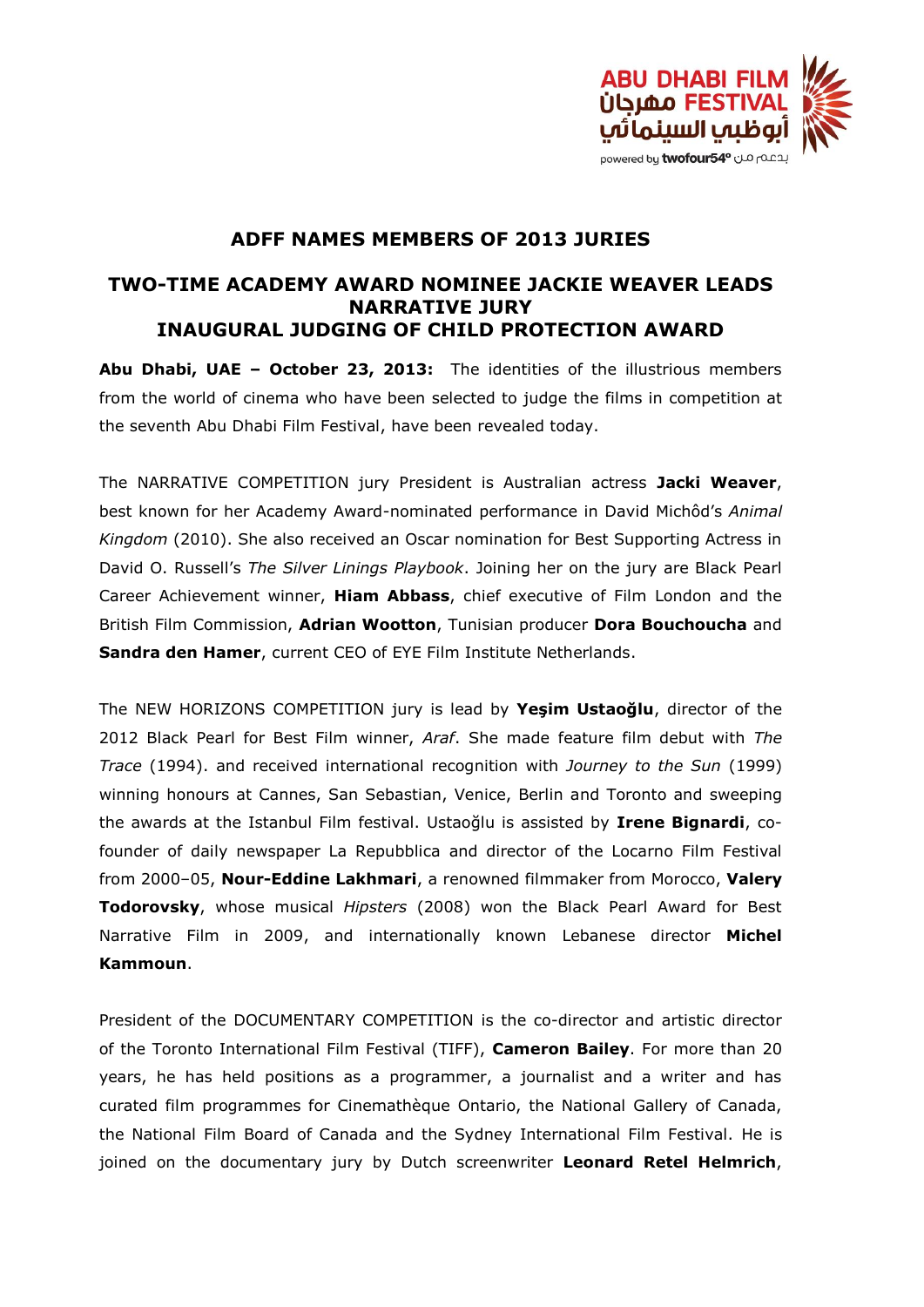

director of multi-award winning SANAD film A World Not Ours (2012) **Mahdi Fleifel**, one of South Africa's most respected arts and film writers, **Peter Machen** and Algerian film critic, journalist and filmmaker **Nabil Hadji**.

The inaugural CHILD PROTECTION AWARD will be judged by famous Egyptian actor and producer **Khaled Abol Naga,** supported by Jurors **Afaf Al Marri**, Chairman of the Department of Social Services and member of Executive Council of Sharjah; **Lt. Col. Faisal Al Shamari**, Director of the UAE Ministry of the Interior Child Protection Centre, Award-winning Emirati film director **Juma Al Sahli**, (*The Goat's Head*, *Sara's Secrets*) and **Mona Al Bahar**, member of the Federal National Council and the UAE National Higher Committee on child protection.

The SHORT FILM COMPETITION will be judged by President **Mohamad Malas**, a pioneer in Syrian auteur cinema whose latest film *Ladder to Damascus* premiered at Toronto, Egyptian writer director **Hala Khalil** (*Best of Times*, 2004), groundbreaking Danish director and playwright **Jenle Hallund**, who was a consultant for *Melancholia* and *Nymphomaniac* by Lars von Trier, prize-winning Abu Dhabi director **Khalid Al Mahmood** (*Sabeel,* 2010) and **Matthieu Darras**, French film critic and founder of NISI MASA, the European Network of Young Cinema.

Veteran Algerian director and screenwriter **Ahmed Rachedi** is President of the EMIRATES FILM COMPETITION jury. He is supported by celebrated Iraqi director and writer **Oday Rasheed**, Chair for the prestigious International Prize for Arab Fiction and the founder and chairman of the Cultural Circle in Kuwait **Taleb Al-Refai, Hafiz Ali Abdulla** Arts program manager at Cultural Development Centre at Qatar Foundation and acclaimed filmmaker in his own right, and **Fadel Al Muhairi**, filmmaker from the UAE who won the competition for Emirati filmmakers at Abu Dhabi's Middle East International Film Festival (2007) for his first feature film *A Corsair's Tale*.

FIPRESCI, the International Federation of Film Critics, has sent a jury which will focus on Arab Films from the Narrative Feature, New Horizons and Documentary Feature Competition sections. The FIPRESCI jury is lead by **Wilfried Reichart** (Germany) and includes **Janusz Wróblewski** (Poland), **Madhu Eravankara** (India), **Mostafa Messnaoui** (Morocco) and **Vicky Habib** (Lebanon). NETPAC, the Network for the